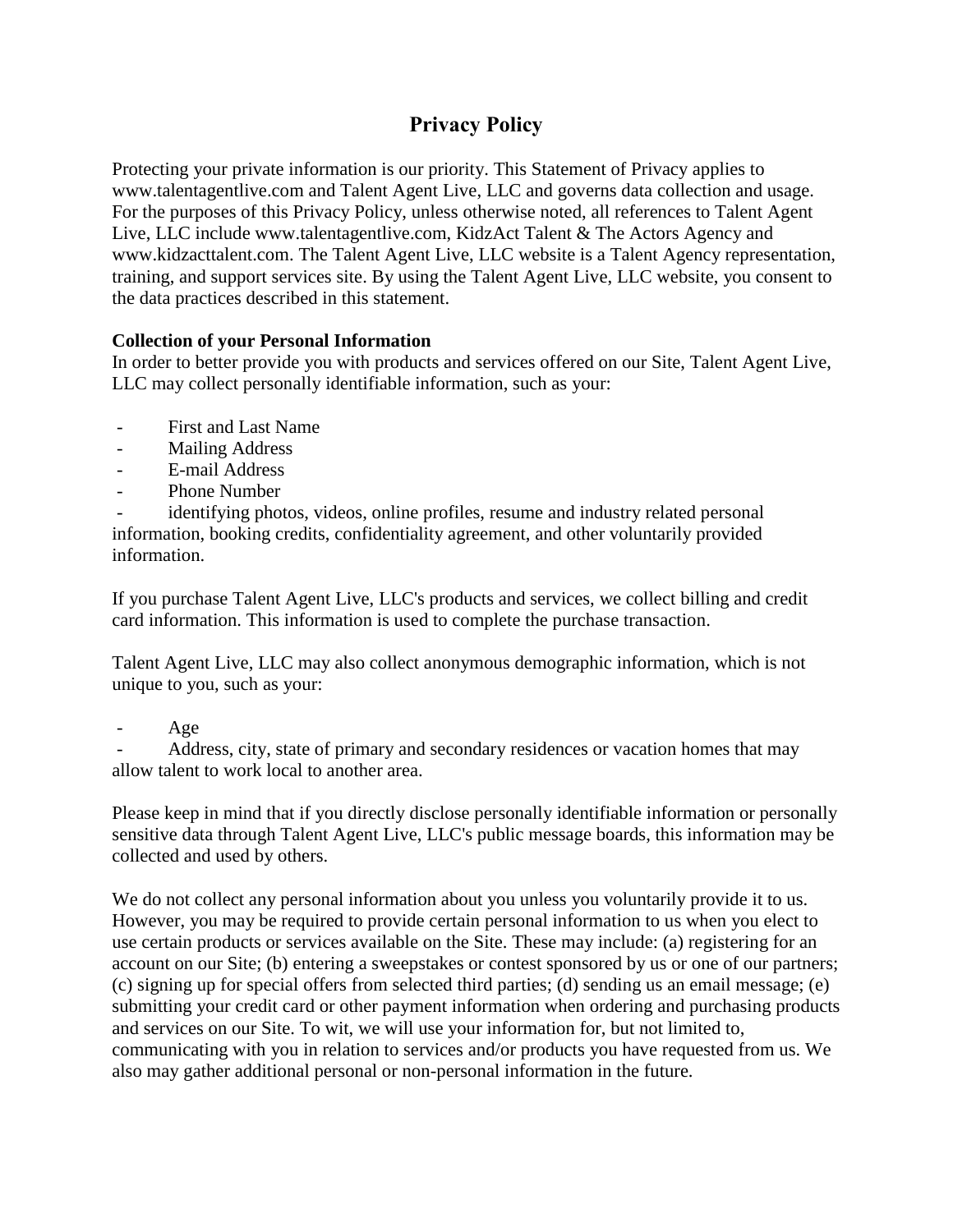#### **Use of your Personal Information**

Talent Agent Live, LLC collects and uses your personal information to operate its website(s) and deliver the services you have requested.

Talent Agent Live, LLC may also use your personally identifiable information to inform you of other products or services available from Talent Agent Live, LLC and its affiliates.

## **Sharing Information with Third Parties**

Talent Agent Live, LLC may sell, rent, or lease customer information to third parties for the following reasons:

KidzAct Talent & The Actors Agency and Talent Agent Live, LLC may share the information you voluntarily provide with reputable industry partners. This information is stated clearly in areas where it may be shared. Personal agency or confidential information is never shared with third parties without user consent.

KidzAct Talent & The Actors Agency, and Talent Agent Live, LLC may use the information provided by a user to customize the promotions we offer, or improve the quality of our services. or to refer user to a third party client upon users request.

Talent Agent Live, LLC may, from time to time, contact you on behalf of external business partners about a particular offering that may be of interest to you. In those cases, your unique personally identifiable information (e-mail, name, address, telephone number) is transferred to the third party. Talent Agent Live, LLC may share data with trusted partners to help perform statistical analysis, send you email or postal mail, provide customer support, or arrange for deliveries. All such third parties are prohibited from using your personal information except to provide these services to Talent Agent Live, LLC, and they are required to maintain the confidentiality of your information.

Talent Agent Live, LLC may disclose your personal information, without notice, if required to do so by law or in the good faith belief that such action is necessary to: (a) conform to the edicts of the law or comply with legal process served on Talent Agent Live, LLC or the site; (b) protect and defend the rights or property of Talent Agent Live, LLC; and/or (c) act under exigent circumstances to protect the personal safety of users of Talent Agent Live, LLC, or the public.

# **Opt-Out of Sale or Disclosure of Personal Information to Third Parties**

In connection with any personal information we may sell or disclose to a third party for a business purpose, you have the right to know:

- The categories of personal information about you that we sold and the categories of third parties to whom the personal information was sold; and
- The categories of personal information that we disclosed about you for a business purpose.

You have the right under the California Consumer Privacy Act of 2018 (CCPA) and certain other privacy and data protection laws, as applicable, to opt-out of the sale or disclosure of your personal information. If you exercise your right to opt-out of the sale or disclosure of your personal information, we will refrain from selling or disclosing your personal information, unless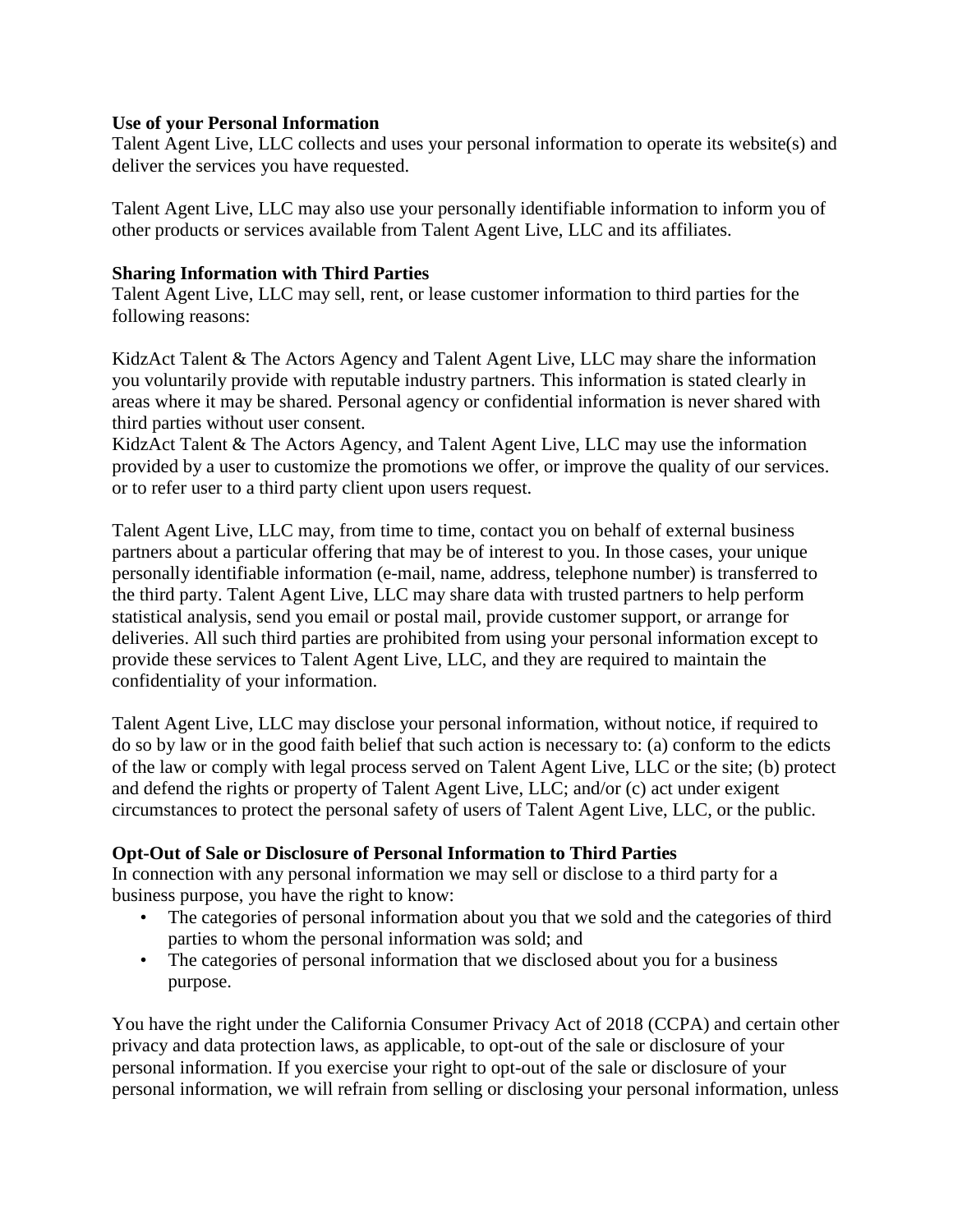you subsequently provide express authorization for the sale or disclosure of your personal information. To opt-out of the sale or disclosure of your personal information, visit this Web page www.talentagentlive.com.

## **Tracking User Behavior**

Talent Agent Live, LLC may keep track of the websites and pages our users visit within Talent Agent Live, LLC, in order to determine what Talent Agent Live, LLC services are the most popular. This data is used to deliver customized content and advertising within Talent Agent Live, LLC to customers whose behavior indicates that they are interested in a particular subject area.

## **Automatically Collected Information**

Information about your computer hardware and software may be automatically collected by Talent Agent Live, LLC. This information can include: your IP address, browser type, domain names, access times and referring website addresses. This information is used for the operation of the service, to maintain quality of the service, and to provide general statistics regarding use of the Talent Agent Live, LLC website.

## **Use of Cookies**

The Talent Agent Live, LLC website may use "cookies" to help you personalize your online experience. A cookie is a text file that is placed on your hard disk by a web page server. Cookies cannot be used to run programs or deliver viruses to your computer. Cookies are uniquely assigned to you, and can only be read by a web server in the domain that issued the cookie to you.

One of the primary purposes of cookies is to provide a convenience feature to save you time. The purpose of a cookie is to tell the Web server that you have returned to a specific page. For example, if you personalize Talent Agent Live, LLC pages, or register with Talent Agent Live, LLC site or services, a cookie helps Talent Agent Live, LLC to recall your specific information on subsequent visits. This simplifies the process of recording your personal information, such as billing addresses, shipping addresses, and so on. When you return to the same Talent Agent Live, LLC website, the information you previously provided can be retrieved, so you can easily use the Talent Agent Live, LLC features that you customized.

You have the ability to accept or decline cookies. Most Web browsers automatically accept cookies, but you can usually modify your browser setting to decline cookies if you prefer. If you choose to decline cookies, you may not be able to fully experience the interactive features of the Talent Agent Live, LLC services or websites you visit.

#### **Links**

This website contains links to other sites. Please be aware that we are not responsible for the content or privacy practices of such other sites. We encourage our users to be aware when they leave our site and to read the privacy statements of any other site that collects personally identifiable information.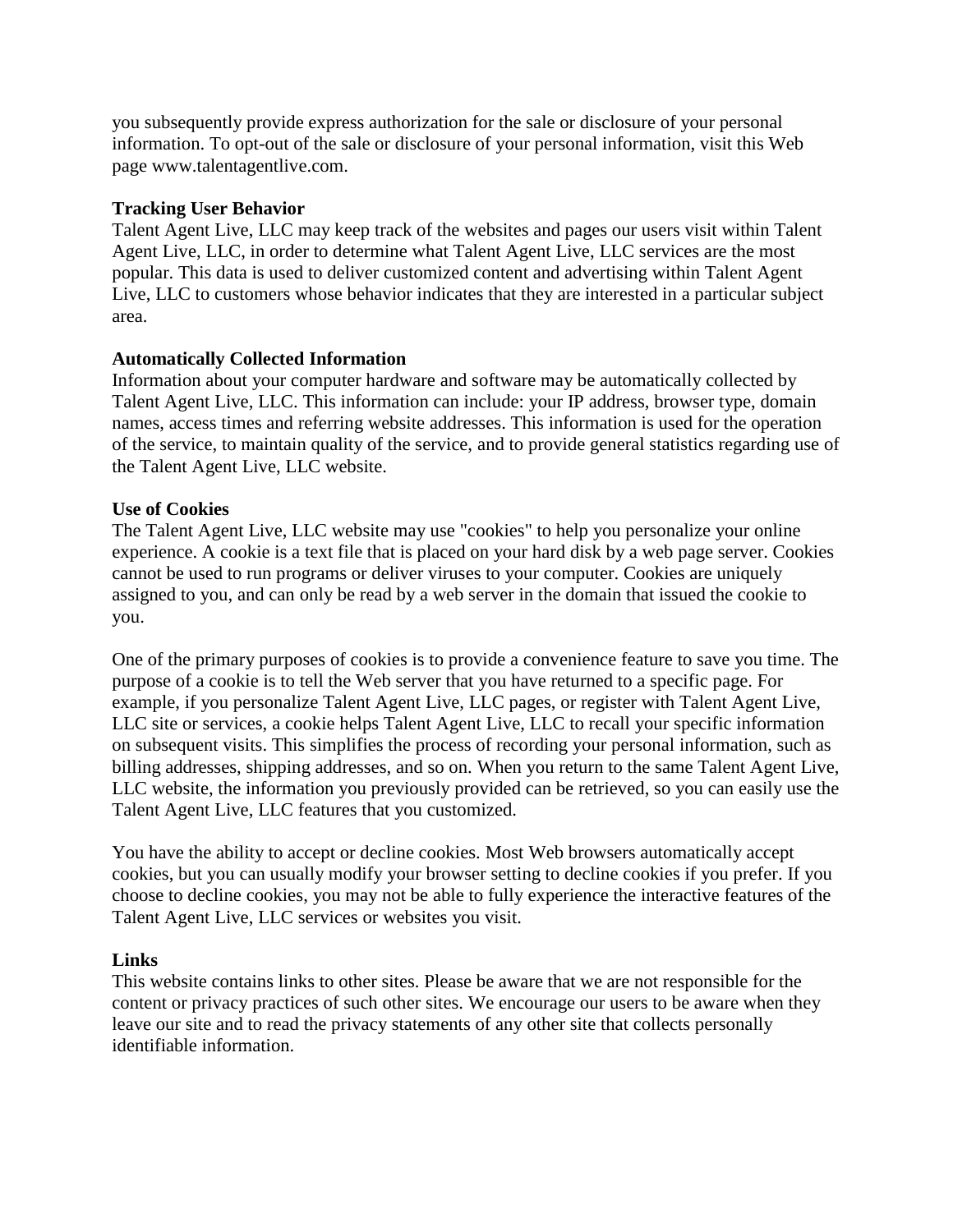## **Security of your Personal Information**

Talent Agent Live, LLC secures your personal information from unauthorized access, use, or disclosure. Talent Agent Live, LLC uses the following methods for this purpose:

- SSL Protocol

When personal information (such as a credit card number) is transmitted to other websites, it is protected through the use of encryption, such as the Secure Sockets Layer (SSL) protocol.

We strive to take appropriate security measures to protect against unauthorized access to or alteration of your personal information. Unfortunately, no data transmission over the Internet or any wireless network can be guaranteed to be 100% secure. As a result, while we strive to protect your personal information, you acknowledge that: (a) there are security and privacy limitations inherent to the Internet which are beyond our control; and (b) security, integrity, and privacy of any and all information and data exchanged between you and us through this Site cannot be guaranteed.

# **Right to Deletion**

Subject to certain exceptions set out below, on receipt of a verifiable request from you, we will:

- Delete your personal information from our records; and
- Direct any service providers to delete your personal information from their records.

Please note that we may not be able to comply with requests to delete your personal information if it is necessary to:

- Complete the transaction for which the personal information was collected, fulfill the terms of a written warranty or product recall conducted in accordance with federal law, provide a good or service requested by you, or reasonably anticipated within the context of our ongoing business relationship with you, or otherwise perform a contract between you and us;
- Detect security incidents, protect against malicious, deceptive, fraudulent, or illegal activity; or prosecute those responsible for that activity;
- Debug to identify and repair errors that impair existing intended functionality;
- Exercise free speech, ensure the right of another consumer to exercise his or her right of free speech, or exercise another right provided for by law;
- Comply with the California Electronic Communications Privacy Act;
- Engage in public or peer-reviewed scientific, historical, or statistical research in the public interest that adheres to all other applicable ethics and privacy laws, when our deletion of the information is likely to render impossible or seriously impair the achievement of such research, provided we have obtained your informed consent;
- Enable solely internal uses that are reasonably aligned with your expectations based on your relationship with us;
- Comply with an existing legal obligation; or
- Otherwise use your personal information, internally, in a lawful manner that is compatible with the context in which you provided the information.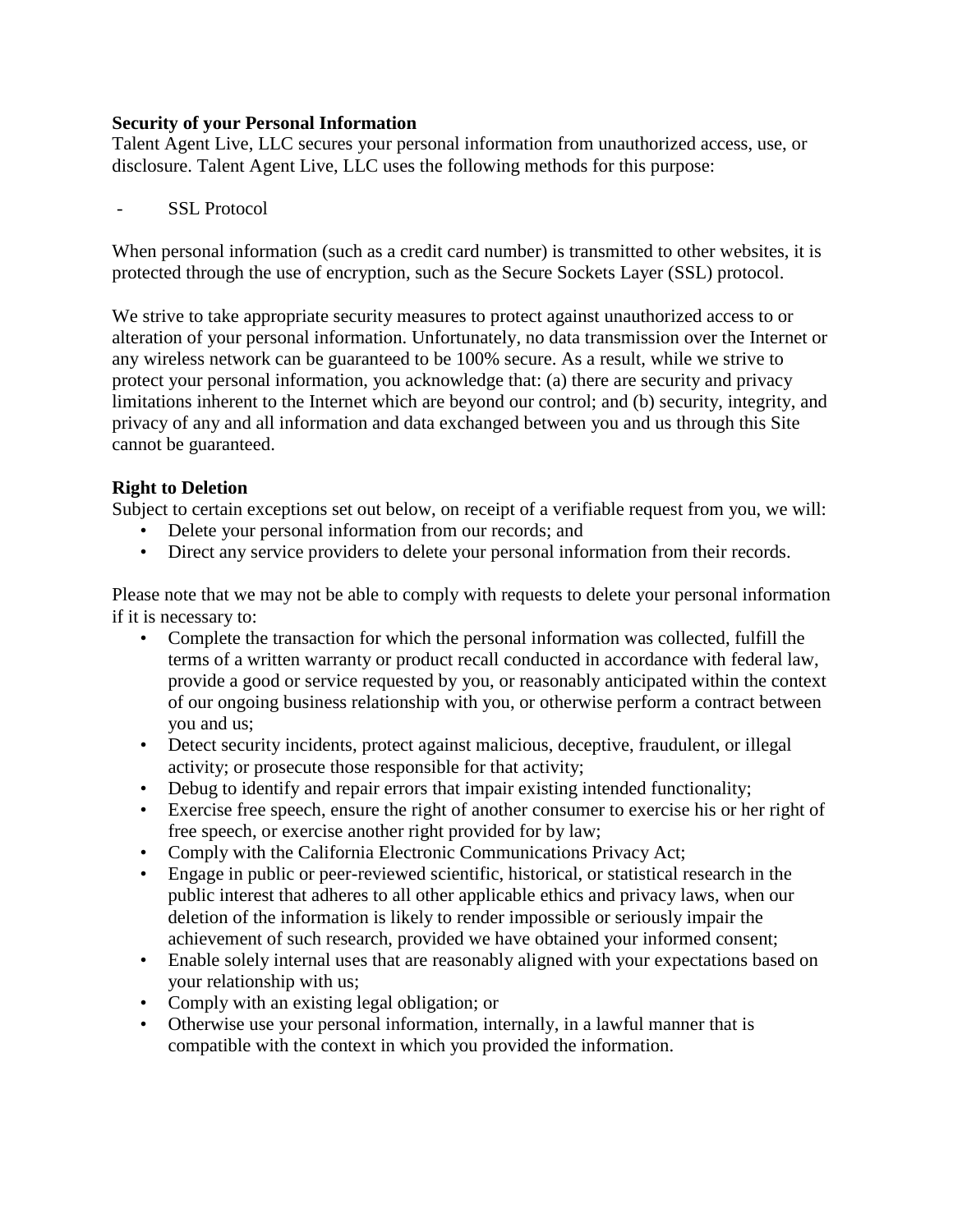## **Children Under Thirteen**

Talent Agent Live, LLC collects personally identifiable information from children under the age of thirteen. Talent Agent Live, LLC collects this information for the following reason(s): For talent agency representation, training, and other professional performing arts related purposes only..

If you are under the age of thirteen, you must ask your parent or guardian for permission to use this website. If you are a parent and you have questions regarding our data collection practices, please contact us using the information provided at the end of this Statement of Privacy.

#### **Disconnecting your Talent Agent Live, LLC Account from Third Party Websites**

You will be able to connect your Talent Agent Live, LLC account to third party accounts. BY CONNECTING YOUR TALENT AGENT LIVE, LLC ACCOUNT TO YOUR THIRD PARTY ACCOUNT, YOU ACKNOWLEDGE AND AGREE THAT YOU ARE CONSENTING TO THE CONTINUOUS RELEASE OF INFORMATION ABOUT YOU TO OTHERS (IN ACCORDANCE WITH YOUR PRIVACY SETTINGS ON THOSE THIRD PARTY SITES). IF YOU DO NOT WANT INFORMATION ABOUT YOU, INCLUDING PERSONALLY IDENTIFYING INFORMATION, TO BE SHARED IN THIS MANNER, DO NOT USE THIS FEATURE. You may disconnect your account from a third party account at any time. Users may learn how to disconnect their account by visiting their "My Account" Page at www.talentagentlive.com Users may also contact the third-party site for assistance, or contact us via email for support.

# **Opt-Out & Unsubscribe from Third Party Communications**

We respect your privacy and give you an opportunity to opt-out of receiving announcements of certain information. Users may opt-out of receiving any or all communications from third-party partners of Talent Agent Live, LLC by contacting us here:

- Web page: www.talentagentlive.com
- Email: remove@talentagentlive.com

#### **E-mail Communications**

From time to time, Talent Agent Live, LLC may contact you via email for the purpose of providing announcements, promotional offers, alerts, confirmations, surveys, and/or other general communication. In order to improve our Services, we may receive a notification when you open an email from Talent Agent Live, LLC or click on a link therein.

If you would like to stop receiving marketing or promotional communications via email from Talent Agent Live, LLC, you may opt out of such communications by clicking the unsubscribe or opt-out buttons on our site, or by emailing "remove" to remove@talentagentlive.com.

#### **External Data Storage Sites**

We may store your data on servers provided by third party hosting vendors with whom we have contracted.